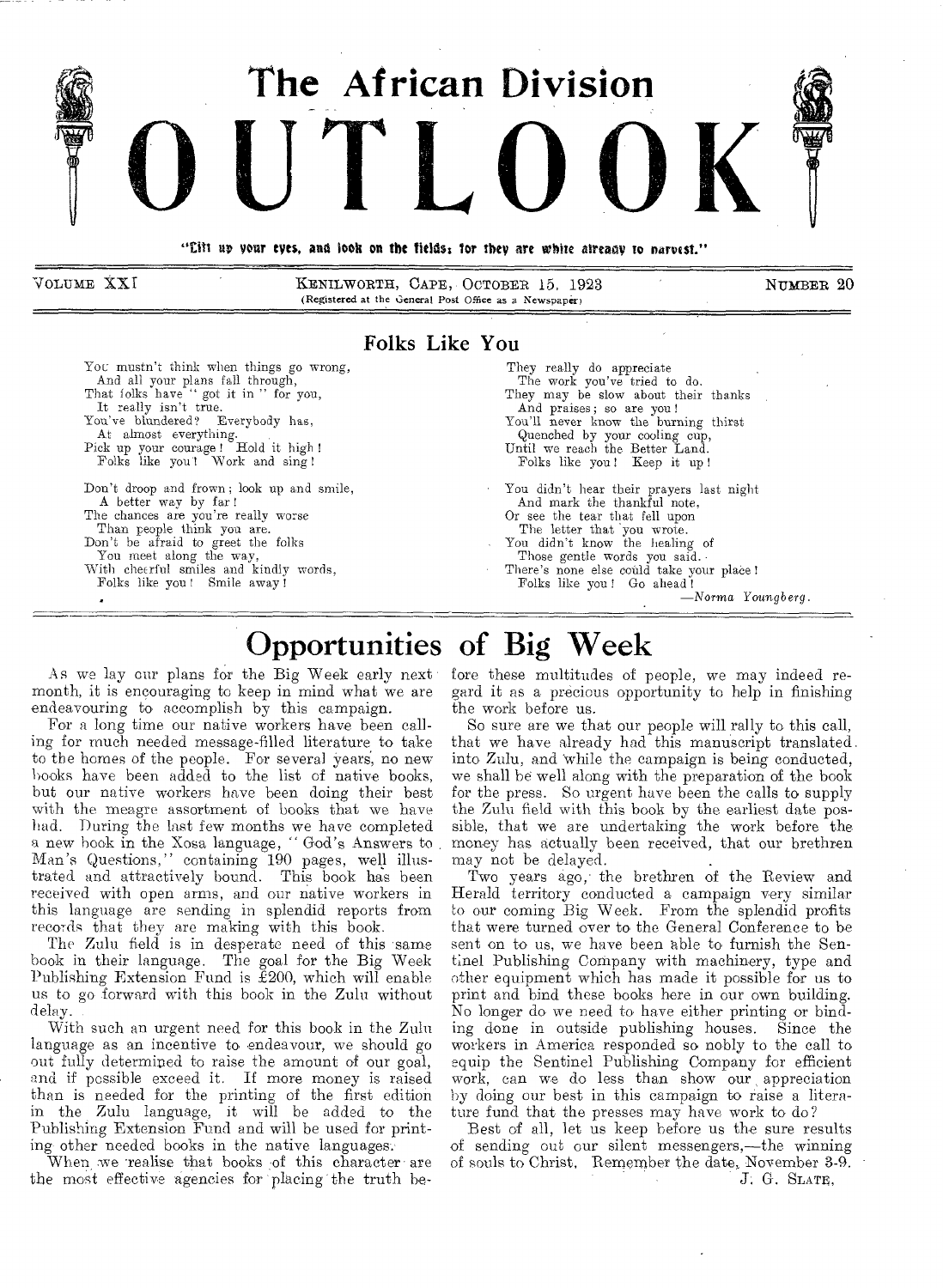# Sketches of the Past— $No.$  10

#### Our Place in Prophecy

FOUR chapters of Revelation, beginning with the eighth, are given to the exposition of the prophecy of the " seven trumpets." Of these trumpets, the first four, dealing with the Barbarian invasions that led to the downfall of the Western division of the Roman Empire are found in chapter eight. The fifth and sixth trumpets, of which there is quite a general agreement regarding their application to the Saracen and Turkish powers, are given in detail in chapter nine. The seventh trumpet is not introduced till the latter part of the eleventh chapter. In between these two, there is thrown in, as it were parenthetically, the tenth and most of the eleventh chapters.

Mention has been made of the publication by Josiah Litch in 1838 of an exposition of the seven trumpets, in which he took the position, which was afterward vindicated by the events, that on the 11th day of August the close of the sixth trumpet would be marked by the loss of the independence of the Ottoman Empire. This being true, we might logically expect that the movement described in the tenth chapter would follow in close connection. And in the finding of their sure foundation, the disappointed believers soon saw the whole Advent movement through which they had passed clearly depicted by the symbols of this chapter. A brief examination of these symbols and a comparison with the facts that have been brought before us should help us also in the confirmation of our faith that this message was divinely foretold.

In this chapter an angel is introduced with a message to the effect that " there should be time no longer." Such was the nature of the message preached by Lacunza, Wolff, Irving, Henzepeter, Miller, Himes, Litch, with hundreds of others.

Again, the world-wide sweep of this message was clearly indicated by the fact that this angel was seen standing with one foot on the sea, and one on the land, and that he cried " with a loud voice, as when a lion roareth."

That there were some features of the movement that were not at the time clear is also strongly inferred by the "cloud" with which the angel was clothed; and by the mysterious message of the seven thunders, that were by divine command sealed up that they should not be announced by the prophet.

A messenger speaking with a "little book" in his hand, shows a relation between the message and the book. The Advent message was based upon hitherto understood prophecies of the little book of Daniel. And this is of especial significance in the light of the words of the last chapter of that prophecy :

" And thou, Daniel, shut up the words, and seal the book, even to the time of the end : many shall run to and fro, and knowledge shall be increased." Dan. 12 : 4.

In the eating of the book, its sweetness in the mouth, and its bitter aftermath, is graphically portrayed the experiences of the believers in receiving

the words of the prophecy, the inexpressibly sweet anticipation of their transfer from this world to the joys of eternity only to be followed by the awful disappointment of their hopes, and the biting sneers and scoffings of the unbelievers after the passing of the time of expectancy.

Thus every detail of chapter ten finds its exact counterpart in the experiences of the believers in the. Advent message just prior to 1844. And amid their disappointment, as they reviewed their experiences, some there were who maintained their faith in the divine leading. The angel had been seen as sur-The angel had been seen as surrounded by a rainbow, the special signal of God's presence and favour.

When light had shone upon the Sanctuary question, it was then seen by some that there was a remarkable parallel between their experiences and that of the disciples. In Christ's time they had seen the ending of the first portion of the twenty-three hundred day period, and had gone forth to proclaim, " The time is at hand." But they had failed to understand the true Scriptural setting forth of the events that were to occur at the ending of that time. Hence they were bitterly disappointed, when He whom they had expected to reign as eternal King, was by cruel hands taken, and suffered on the cross. "We trusted that it had been He which should have delivered Israel," they lamented.

But just as to the disappointed disciples Jesus soon made known through the Scriptures that what had taken place was in exact fulfilment of the " law and the prophets," so after the passing of the memorable 22nd of October, 1844, the light immediately began to dawn. And the very method of the dawning of that light is shown.

" There was given me a reed like unto a rod : and the angel stood, saying, Rise, and measure the temple (sanctuary) of God, and the altar, and them that worship therein. *But the court, which is without* the temple leave out, and measure it not." Chap. 11 : 1, 2.

We have seen how by divine direction, on the very day following the disappointment Hiram Edson had, been directed to heaven as the place of the " sanctuary" that was to be cleansed at the end of the twenty-Their mistake had arisen by regarding the earth as the sanctuary. But now they saw that the *earth*, where Jesus the Lamb of God was slain, had been prefigured by the *court,* wherein the earthly sanctuary the sin-offerings were slain before the altar of burnt offering. Thus they were led to " leave out the court," the earth, in their measurement of the sanctuary.

And it was .through their consideration of the sanctuary that they were led to see in the opened temple "the ark of His testament," (Rev. 11: 19) and there to see the altered fourth commandment. Thus the Sabbath was the logical conclusion of their divine guidance.

A comparison of the message of Rev. 10 : 6 and that of Rev. 14: 7, shows them to be the same message.

**\*PUBLISHING BIG WEEK, NOVEMBER 3-9**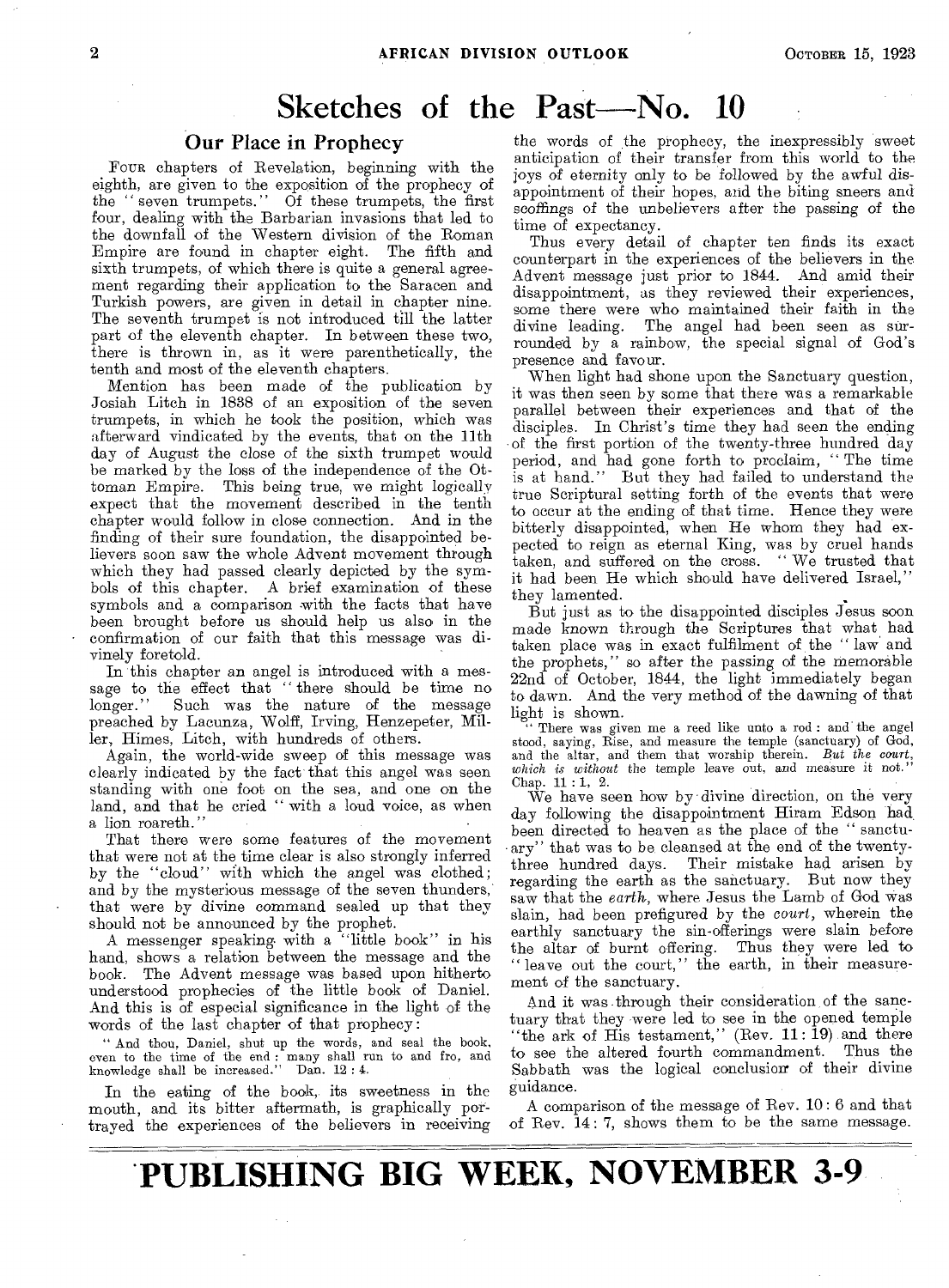Therefore we see that the message prior to the ending of the twenty-three hundred days was identical with the first of the three-fold messages. In fact it had been given in the very words of that message. And when in the summer of 1844, the churches had repudiated the message and had disfellowshipped those who accepted it, they had with equal assurance given the message, " Babylon is fallen." And now logically there is to follow that third message, with its elucidation of the " beast," and his " image," and the " mark." Thus in the Seventh-day Adventist movement there are the very essentials necessary to mark that work which is to prepare a people of whom it will be said: " Here is the patience of the saints : here are- they that keep the commandments of God, and the faith of Jesus."

Then instead of being perplexed because of the relationship of the present movement with that which ended in disappointment, let our faith be rather confirmed; for it was following the bitterness of the disappointment as indicated by the eaten book, that the angel said:

" Thou [those who had passed through this experience] must prophesy again before many peoples, and nations, and tongues, and kings." Rev.  $10:11$ . Rev.  $10:11.$ 

Our relationship to the Advent movement that preceded 1844 is exactly that shown in the prophecy. It is the explanation of that movement, and it is rapidly fulfilling the commission of again giving to the world a message of warning regarding the coming of Christ, and the preparation necessary for that great event.

Then let, us take courage, for God has established this work, He will care for it, and in His own time will cut it short in righteousness. The ultimate triumph is just as sure as is the fulfilment of that which has gone before. D. E. ROBINSON. D. E. ROBINSON.

THE END.

#### ぬ ※ ※

#### " Earthquakes in Divers Places "

AGAIN my attention has been called to both the words of Scripture and the "Testimonies" by the terrible things which have happened in Japan recently. On that Sabbath morning while we were quietly worshipping, and doubtless our brethren and sisters in Japan were doing the same, the earth quaked, and a few moments thousands of lives were snuffed out, and millions of property destroyed. Please note the description of this scene as given by the prophet Isaiah:

" For He bringeth down them that dwell on high; the lofty city, He layeth it low; He layeth it low, even to the ground; he bringeth it even to the dust. The foot shall tread it down even the feet of the poor, and the steps of the needy." Isa. 26: 5, 6.

The prophet calls these calamities "judgments," and then gives the reason for them:

Yea, in the way of thy judgments, O Lord, have we waited for Thee; the desire of our soul is to Thy name, and to the remembrance of Thee. With my soul have I desired Thee in the night; yea, with my spirit within me will I seek Thee early : for when Thy judgments are in the earth, the inhabitants of the world will learn righteousness." Verses 8, 9.

Please turn to Volume IX of the "Testimonies,"

page 97, and carefully consider the following words: More and more, as the days go by, it is becoming apparent that God's judgments are in the world. In fire and flood and earthquake, He is warning the inhabitants of the earth of His near approach. . . . In quick succession the judgments of God will follow one another,—fire and flood and earthquake, with war and bloodshed."

In quick succession " will come " fire and flood and earthquake, with war and bloodshed." The first three came suddenly, unexpectedly, and almost immediately after, the papers warned us of the danger of war among several of the nations of Europe.

The reason for these judgments is clearly stated in the following words :

" Those who choose to remain disloyal, must be visited in mercy with judgments, in order that, if possible, they may be aroused to a realisation of the sinfulness of their course."—Ibid. *93.* 

" God cannot forbear much longer. Already His judgments are beginning to fall in some places, and and soon His signal displeasure will be felt in other places."—Ibid., p. *96.* 

Notice why God has been " holding back His judgments:'

"The mercy of God is shown in His long forbearance. He is holding back His judgments, waiting for the message of warning to be sounded to all.  $\ddot{O}$ , if our people would feel as they should the responsibility resting upon them to give the last message of mercy to the world, what a wonderful work would be done *!"—Ibid. p. 97.* 

Consider how God longs to save the lost at the time when His destructive judgments are in the  $\text{world}:$ 

" 0, that the people might know the time of their visitation ! There are many who have not yet heard the testing truths for this time. There are many with whom the Spirit of God is striving. The time of God's destructive judgments is the time of mercy for those who have no opportunity to learn what is truth. Tenderly will the Lord look upon them. His heart of mercy is touched ; His hand is still stretched out to save, while the door is closed to those who would not *enter."—Ibid.,* p. *97.* 

It may be well to study other expressions regarding these judgments :

We are living in the time of the end. The fast fulfilling signs of the times declare that the coming of Christ is near at hand. The days in which we live are solemn and important. The Spirit of God is gradually but surely being withdrawn from the, earth. • Plagues and judgments are already falling upon the despisers of the grace of God. The calamities by land and sea, the unsettled state of society, the alarms of war, are portentious. They forecast approaching events of the greatest magnitude."—Ibid., p. *11.* 

Consider the exhortations given to us in view of the conditions in the world:

" My brethren and sisters, are you among those who, having eyes, see not, and having ears, hear not? Is it in vain that God has given you a knowledge of His will? Is it in vain that He sent you warning after warning of the nearness of the end? Do you believe the declarations of His, Word concerning what is coming upon the world? Do you believe that God's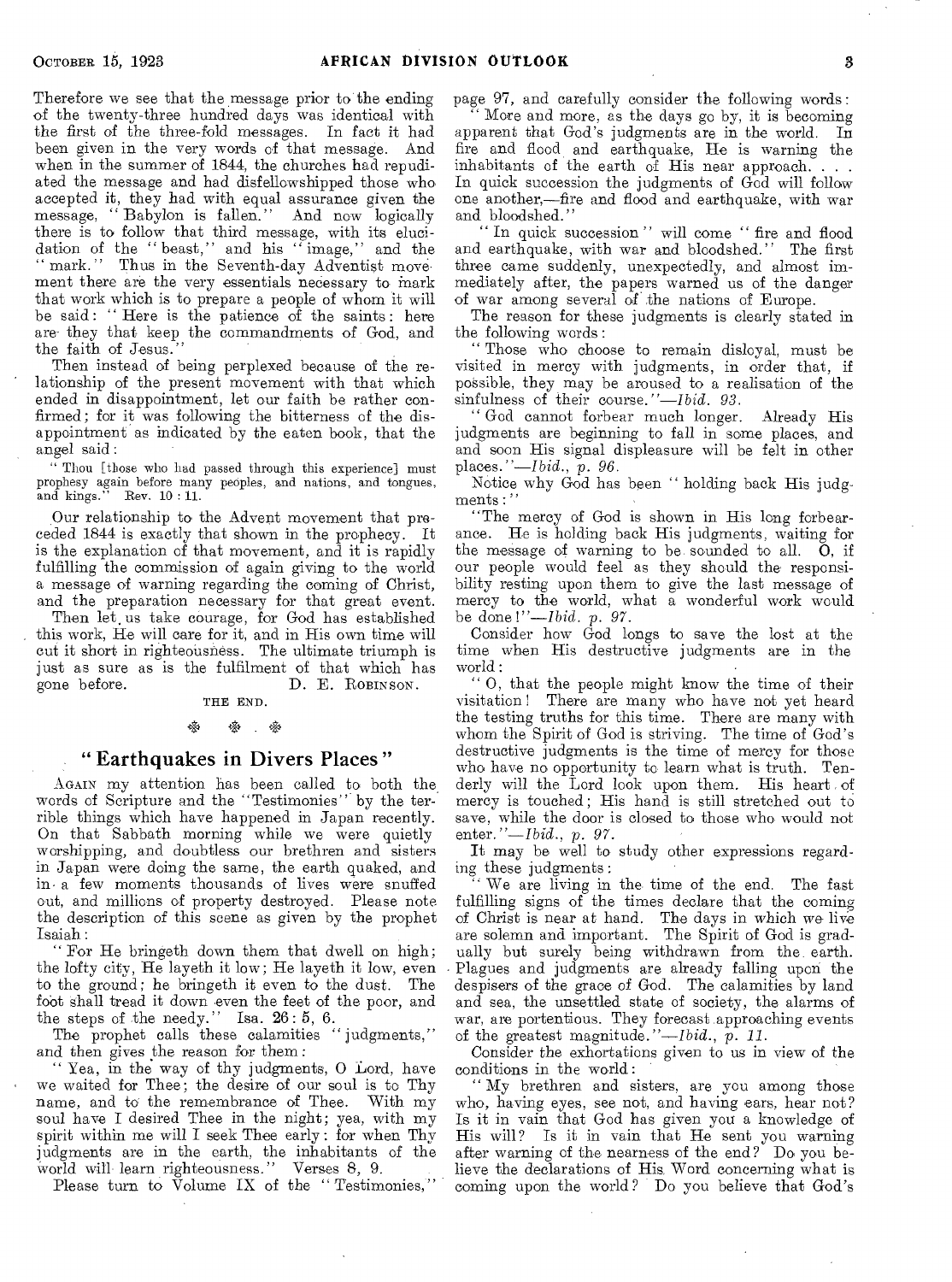judgments are hanging over the inhabitants of the earth ? How, then, can you sit at ease, careless and indifferent *?"—Ibid.,* p. *27.* 

" The end is near, stealing upon us stealthily, imperceptibly, like the noiseless approach of the thief in the night. May the Lord grant that we shall no longer sleep as do others, but that we shall watch and be sober. The truth is soon to triumph gloriously, and all who now choose to be labourers together with God, will triumph with it. The time is short; the night soon cometh when no man can work. Let those who are rejoicing in the light of present truth now make haste to impart the truth to others. The Lord is enquiring: 'Whom shall I send?' Those who wish to sacrifice for the truth's sake are now to respond, Here am I; send me.' *''—Ibid., p. 135.* 

*W.* S. HYATT.

### AFRICAN DIVISION CONFERENCE

W. H. BRANSON, *Chairman.* W. B. Commix, *Secy.-Treas.*  OFFICE ADDRESS : *Grove Avenue, Claremont, C. P.* 

#### An Important Notice

THE Division committee at its last session, considered the fact that though our native Sabbath schools are provided with uniform lessons, they, are not studying them on uniform dates. The following resolution was passed :

*"Voted,* to ask the field, commencing with the first Sabbath in January 1924, to arrange for all the native Sabbath schools to study the first lesson in the second pamphlet (six-monthly). It is particularly desired that all our schools come in line on this plan, even though some may have already studied some of the lessons in the pamphlet."

Since each Sabbath school officer is but a channel between the demonination and its Sabbath schools, each will surely do his best to have his particular field or school carry out the above request. Indeed, we do not have the right to carry out our own idea, do we?

There are many advantages to be gained by the me lessons being studied at the same time. For same lessons being studied at the same time. many years the European schools have proved it 'so. Here are some of the advantages : Our leaders know what we are studying and are thus able intelligently to provide for our needs in times of emergency; picture rolls and memory verse cards sent us gratis from America, just meet our needs when our needs are alike; the native Sabbath school workers who are able to read English may use the excellent help provided in the *Sabbath School Worker* dated six months earlier; though some of our native believers must necessarily use simpler lessons.than others, yet the subject may be the same (hence intermediate lessons for the South African Union Conference and the South Rhodesia mission fields, and primary lessons for other mission fields); and this uniform study means that each school is truly part of the great- whole and the whole mission field Sabbath school department is taking the same steps in Bible knowledge; and as they rise together higher and still higher in the pathway of faith, they obtain together the preparation for that day when we " shall be caught up together to meet the Lord in the air."

So if the first lesson of the second pamphlet (sixmonthly, subject, "Israel's Journey to Egypt," Text, Gen. 46: 1-7, 26-34; 47), for the first Sabbath in January 1924, means reviewing some work, or grouping some studies in order not to skip lessons, do not feel that your individual field or school should be a law unto itself, but consider cheerfully how you might plan to be in harmony with all the Sabbath schools on

MRS. A. P. TARR.

## CONGO MISSION FIELD

E. C. BOGER, *Superintendent.* 

the first Sabbath of next year.

ADDRESS : *Box 250, Elizabethville, Belgian Congo.* 

#### Katanga Mission, Belgian Congo

AFTER the very interesting article in our good paper, dated August 15, by Elder Branson about the new mission in Elizahethville, I am sure many of the OUT-LOOK readers will be pleased to know that good progress has been made on the Katanga mission.

It is certainly very encouraging to see the twenty-nine students at study in the temporary school building, and each one shows a keenness that is very satisfactory to the teachers. In spite of the fact that Teacher James Malinki has just lost his wife through death, credit is due to him for the way he is teaching, and good progress is being made as the result of his untiring efforts.

In the early hours of the morning, all une boys are out making bricks for our permament buildings, or cultivating the mission ground.

We have some educated natives with us, including three Standard 4 boys, one Standard 3 boy, and last week four Standard 1 boys joined us. Two native nurses (men) from the local hospital are joining us after their contract is finished.

A good spirit is always manifested in the services, which are attended very often by natives from Elizabethville. Last Sabbath, we had eleven visitors at the service. To show the converting power of God seen on the mission, I will relate two testimonies that were given during a fellowship meeting.

One native (Singano) told us how a witch doctor had come to him many years ago and told him how he might become rich, if he would pay the doctor some money. After the necessary payment was made, the deceiver gave him some beads to wear on his wrist. These, he said, would make him rich. Singano<br>wore the beads, but his riches never came. After wore the beads, but his riches never came. learning of Jesus, this false worship troubled him. "But," he said, "I have laid my sins at the feet of "But," he said, "I have laid my sins at the feet of Jesus," and he handed in the beads with the words, " I have worshipped these for seven years, but now I know the true God."

The second testimony was given by a well-educated native (Jabezi), who said he was trained in Rhodesia, but instead of giving his services to God he went into the world to make riches. He worked several years in a store, but he was never satisfied until God sent a Seventh-day Adventist to him, and he learned and accepted the truth. However, while working on the mission, he had secretly used tobacco. This troubled him a good deal until he read in the Bible that if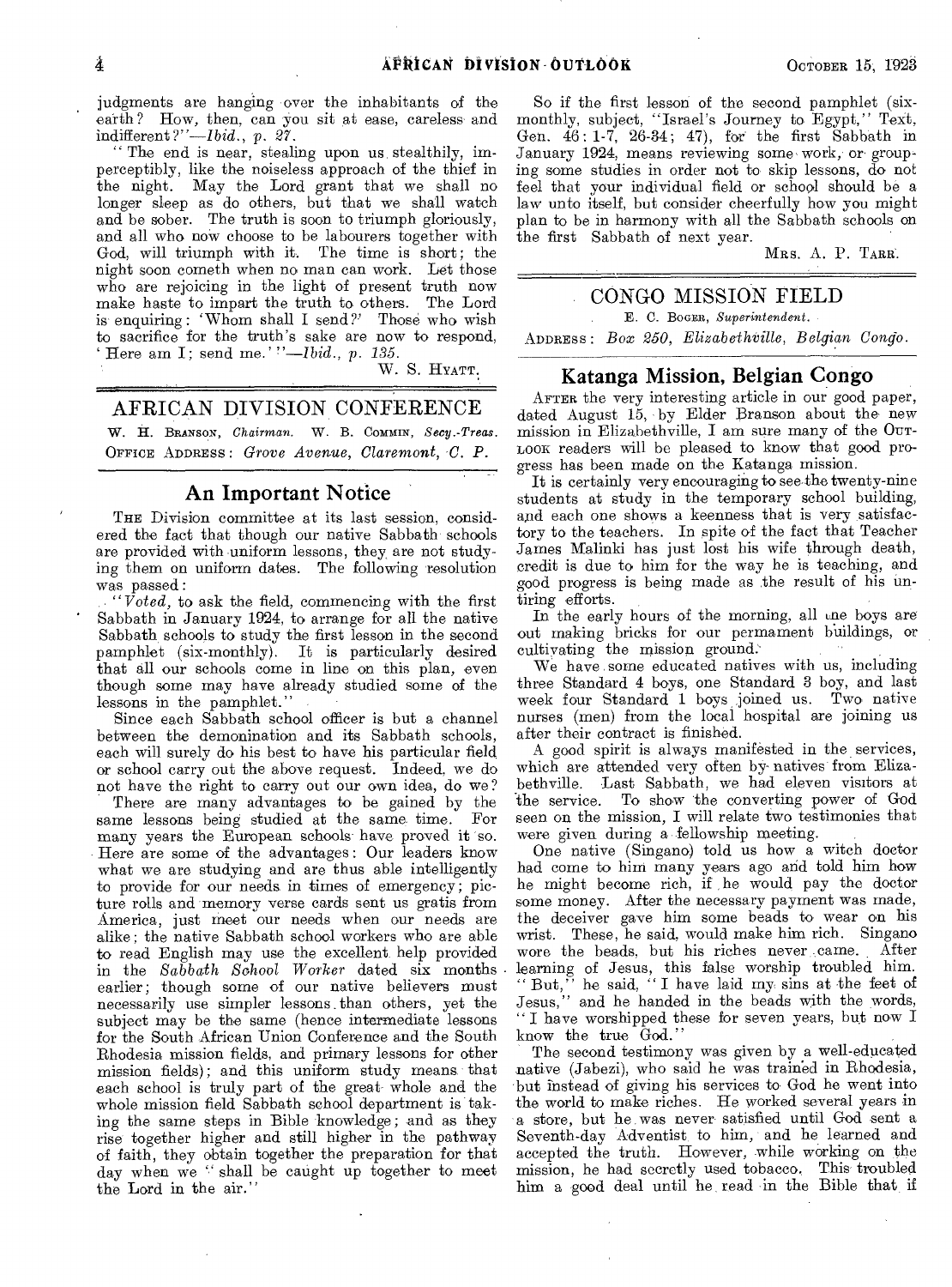he confessed before men, Christ would confess his name before the angels. With the words, " I lay my sins at Christ's feet, and place this at His disciple's feet," he handed the writer his tobacco.

Elder Boger has been away several weeks, visiting Songa mission and the surrounding villages. His letters are full of encouragement. Almost in every village an appeal is made for a teacher, and in some instances they have promised to build a school if we will teach them. "Lift up your eyes, and look on the fields: for they are white already to harvest."

I know our brethren and sisters will unite with us in asking God to make this infant mission like a beacon set on a hill, lighting up the remotest corners of the dark Congo. A. C. LEBUTT.

SO. AFRICAN UNION CONFERENCE<br>J. W. MacNEIL, President, A. FLOYD TARR, Secu.-Treas. A. FLOYD TARR, Secy.-Treas. OFFICE ADDRESS : *Box 4565, Johannesburg, Tvl.* 

#### News Notes

PLEASE remember the Colporteurs' Big Week, November 3-9. If you cannot possibly go out at all that week we shall

look for you to at least give one day's salary toward the progress of the publishing work in  $A$ frica.<br>T H E

 $Z$ ulu field is greatly in need of the book "God's Answers to 'Man's Questions.-" • Will you help



us during Big Week to print this book, and give it into the hands of the native colporteurs to sell to the Great Zulu race?

ELDERS HYATT AND BIRKENSTOCK were recent visitors at the office.

ELDER MACNEIL left a few days ago to conduct a special week of prayer that is being held at Spion Kop. We are sure that the students will all be greatly encouraged by these meetings.

BROTHER G. S. JOSEPH is visiting the Transvaal Field in the interests of the colporteur work, and is spending some time at Johannesburg with Brethren Olmstead and Blennerhassett. - He will leave here in time to attend the colporteurs' institute which is to be held at Spion Kop following the Week of prayer.

PLEASE remember the coming camp-meetings. We are looking for a large attendance at each one of these gatherings. '

THE camp-meetings will give you an opportunity of meeting Elder E. R. Palmer, the General Manager of the Review and Herald Publishing Association, who is visiting Africa this season as a representative of the General Conference.

## CAPE CONFERENCE

U. BENDER, *President,* Miss. 0. M. WILLMORE, *Secy.-Treas.*  ADDRESS . *P. 0. Box 378, Port Elizabeth, C. P.* 

#### A, Trip Through the Eastern Province

THE month of August was spent in the eastern part of the Eastern Province. Reeston, East London, Cathcart, Queenstown, Komgha, Butterworth and King William's Town were visited in turn. I greatly enjoyed these visits.

At Reeston, I stopped with Brother and Sister A. P. Tarr. This is out from East London about eight miles. Sister Tarr goes in to East London each Sabbath and Wednesday to give Bible studies, and to help the little company in their Sabbath school. This work gives promise of good results among a good class of people.

At Cathcart, Mother Tarr and the four children, yet at home, still hold up the light of truth. I spent from Thursday' to Monday here. We did not have preaching, but talked and prayed together, as we sat about the table or in front of the fire in the evenings. From this place, I went to attend the Board meeting at Spion Kop and the Union committee meeting at

Johannesburg. • I spent a week-end at Queenstown. I did not find Sister Schmiedt. although when I was in town I saw Sister Marsberg. Sabbath I spent in the country with Brother W. P.

 $\begin{array}{c} \mbox{Staples.} \\ \mbox{At} \end{array}$ I had the pleas-Komgha,

ure of meeting Dr. and Mrs. Bell and Henry. Brother and Sister Kearney and family live in the country, and Sister Schulpfort went out with us on Sabbath to the Sabbath school at the farmhouse. It is not often that these people have been visited and they do so appreciate having someone come. We had a good meeting together Sabbath afternoon, and planned for one Sunday, but the people who planned to come could not make arrangements to get a cart .

Butterworth is the rail station for the Bethel mission. Here Elders MacNeil and Anderson and Brother Floyd Tarr also came. We met to counsel with Brother Patchett concerning the work of the mission, and I can say that the school seems to be full of interest for the students. Miss V. Sutherland teaches here, as do also two native teachers. I had the pleasure of visiting Brother and Sister Smailes and Norman, who live about a mile distant from the mission.

I had visited King William's Town on my way out. At that time the church was organised, and it seemed as though the 'work there was finished for this time. On my return I was glad to learn that the Sunday night meetings are well attended, and new people seem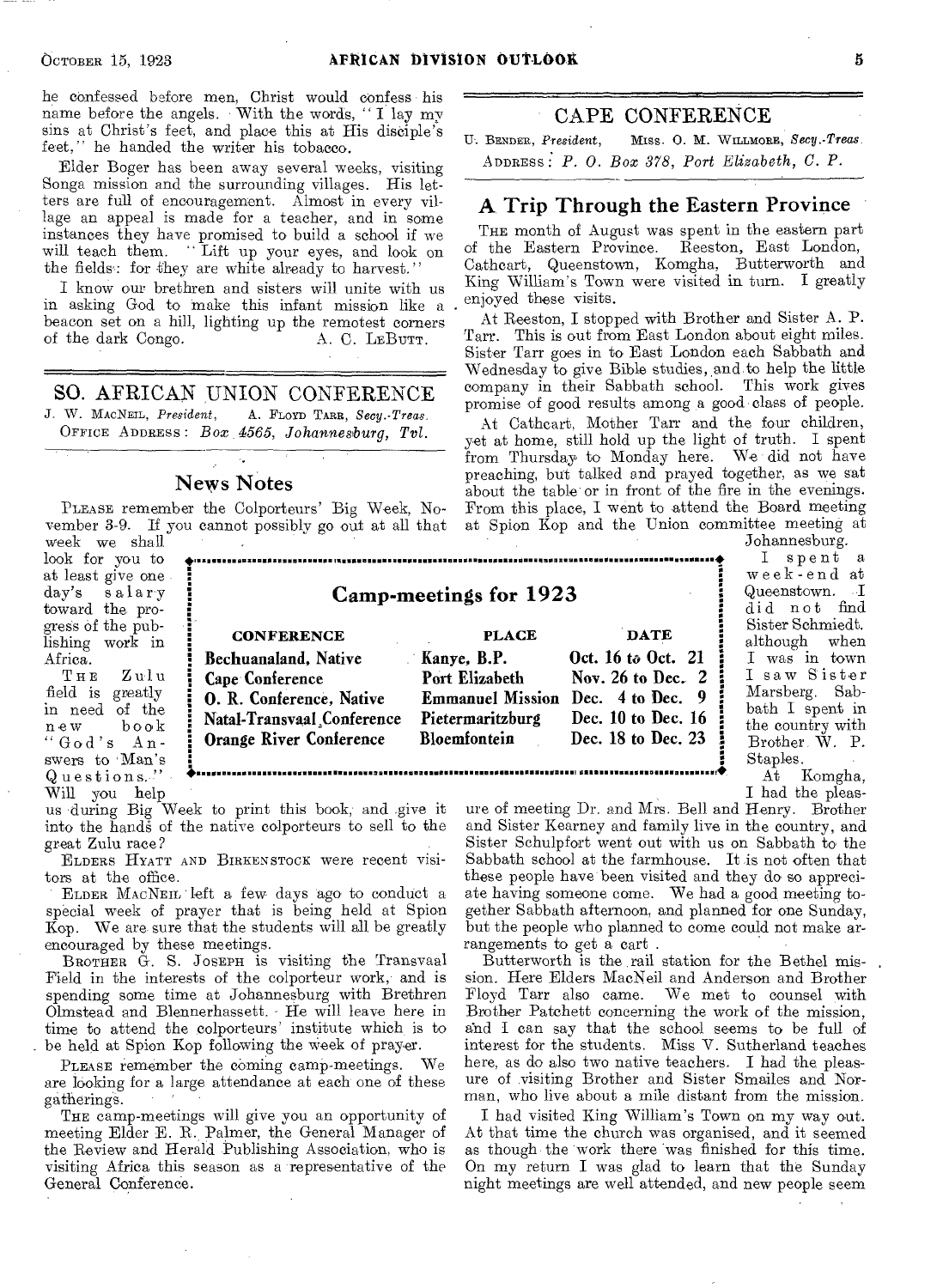interested in the message. Pastor and Sister Sturdevant feel full of courage, and desire to battle further before moving away from King William's Town.

May the Lord remember all His faithful ones in these different places, and grant them daily mercies according to their needs.

I met our native brethren in only four places. We are having an institute for our native workers at Debe Nek beginning September 18. When this institute is finished, we will write more fully about the work among the native people. U. BENDER. work among the native people.

#### ※ ※

#### **Sow Beside All Waters**

Eighteen years ago, I held Bible readings with a man and his wife at a place' now called the "Goodwood Estate," and, although these people were honest Christians, yet they could not see their way clear to keep the Sabbath. In my travelling about after this, I lost sight of them. Recently, I was sent to this place to visit Brother Stephens, who has accepted the truth as a result of, Elder Branson's effort, and, as I was passing the house of the people above mentioned, the wife called to me and invited me• in. I told her that I had a meeting elsewhere, but that when I came again I would call in. The next week, I called on them. The husband was also present. They said, The husband was also present. " We are glad you came, as our two younger children are very ill." I asked them if they had a doctor, and they said, " Yes, but they won't get better." I asked if they wanted me to pray for the little ones, and they said they would be glad. So we knelt down, and I asked the Lord to heal these children. After I had prayed the children were better.

The next Sabbath the man came to church. I asked him where his wife was, and he said she wanted to see me again, so I went to visit her. Before I left she decided to accept all of God's commandments. Three weeks from that time, Brother and Sister Dettie were baptised in the Salt River church, and, although Brother Dettie has lost his job through keeping the Sabbath, yet he rejoices to think that he is worthy to suffer for Christ's Sake. D. J. Max. to suffer for Christ's Sake. D. J. May.<br>  $\frac{1}{2}$   $\frac{1}{2}$   $\frac{1}{2}$   $\frac{1}{2}$   $\frac{1}{2}$ 

#### **Sabbath School**. **Rally at Rokeby Park**

THE church at Rokeby Park was full on Rally Day. Many old members helped support our numbers, and several visitors not only helped us with their presence, but also took part in the programme.

The programme was varied so as to take in many phases of the Sabbath school work. The missionary feature has appealed to many. As Sister A. *W.*  Staples told us, there was a time when every child brought a penny, but now they all bring " tickies," and coppers are seldom seen in the plate.

Our new missionary map was studied with great interest, as the superintendent explained its colours. She showed what a large amount of work is still to be done in order to spread the gospel throughout the world. The recitation of the wonderful missionary hen was given very clearly by a little visitor, Miss Joyce Cousins. The solo, "Winning Precious Souls," sung by Hope Davies, and supported in the chorus by all the girl visitors and members, inspired us with new zeal.

We separated with a strong desire to study the Guide Book to heaven 'more than ever before. We wish to join up in the short work soon to be completed, by giving, so that our goal may be reached. We wish to be ready for the Master, and to meet Him with our arms full of sheaves gathered out of this poor sin-stricken and dying world.

DR. HESTER DAVIES.

#### opa ova ita

#### **Native Workers' Institute in Kafirland**

AN institute for the native workers in the Kafirland field was conducted at Debe Nek, September 18-25. A large tent was pitched in the native location about one mile from the village.

About three and one half hours each forenoon were devoted to general instruction, and during these meetings very careful consideration was given to such subjects as "Organisation;" "Proper Methods of Labour;" " Preparation for Evangelistic Service;" and, "Loyalty to the Message," etc. All of the native brethren present much appreciated the' instruction and counsel given by Elders MacNeil and Bender.

The evening meetings for the public were well attended by the native people in the location, and on several occasions by Europeans from the village and nearby farms. No doubt some heard the message for the first time.

On Sabbath, September 22, Elder MacNeil preached on " The Closing Message." At the close of this meeting all of the workers came forward as an expression of their desire to reconsecrate themselves to God for In the afternoon Elder, Bender preached on the subject of "Love," basing his remarks on 1 Corinthians 13:13. A social meeting followed in which all of the workers, and a number of visitors, took part; many expressing confidence in this message, and a determination to live the victorious life.

In addition to the instruction given by Elders Mac-Neil and Bender each forenoon on the evangelical side of the work, a class on gospel salesmanship was conducted by the writer each afternoon. It has been planned that about twelve of these brethren will take up the sale of the new book "God's Answers to Man's Questions " in Xosa. The clear and simple manner in which this book is written appeals strongly to the Xosa-speaking people, and, with this good corps of colporteurs working on it, we feel confident that large sales will be made. As all of these workers return to their respective fields feeling greatly benefitted by the instruction received, we feel encouraged to believe that this institute will mark a new era in the history of the evangelical and literature work in the great Kafirland field. G. S. JOSEPH. great Kafirland field.

#### NATAL-TRANSVAAL CONFERENCE

W. S. HYATT, *President*, **A. A. PITT**, *Secy.-Treas.* OFFICE ADDRESS : *8* Stranack St., Maritzburg, Natal,

## **Big Week, November 3-9**

AGAIN our people are asked to rally for a Big Week' with our literature, the profits of the Big Day of this Big Week to be used to print native literature for our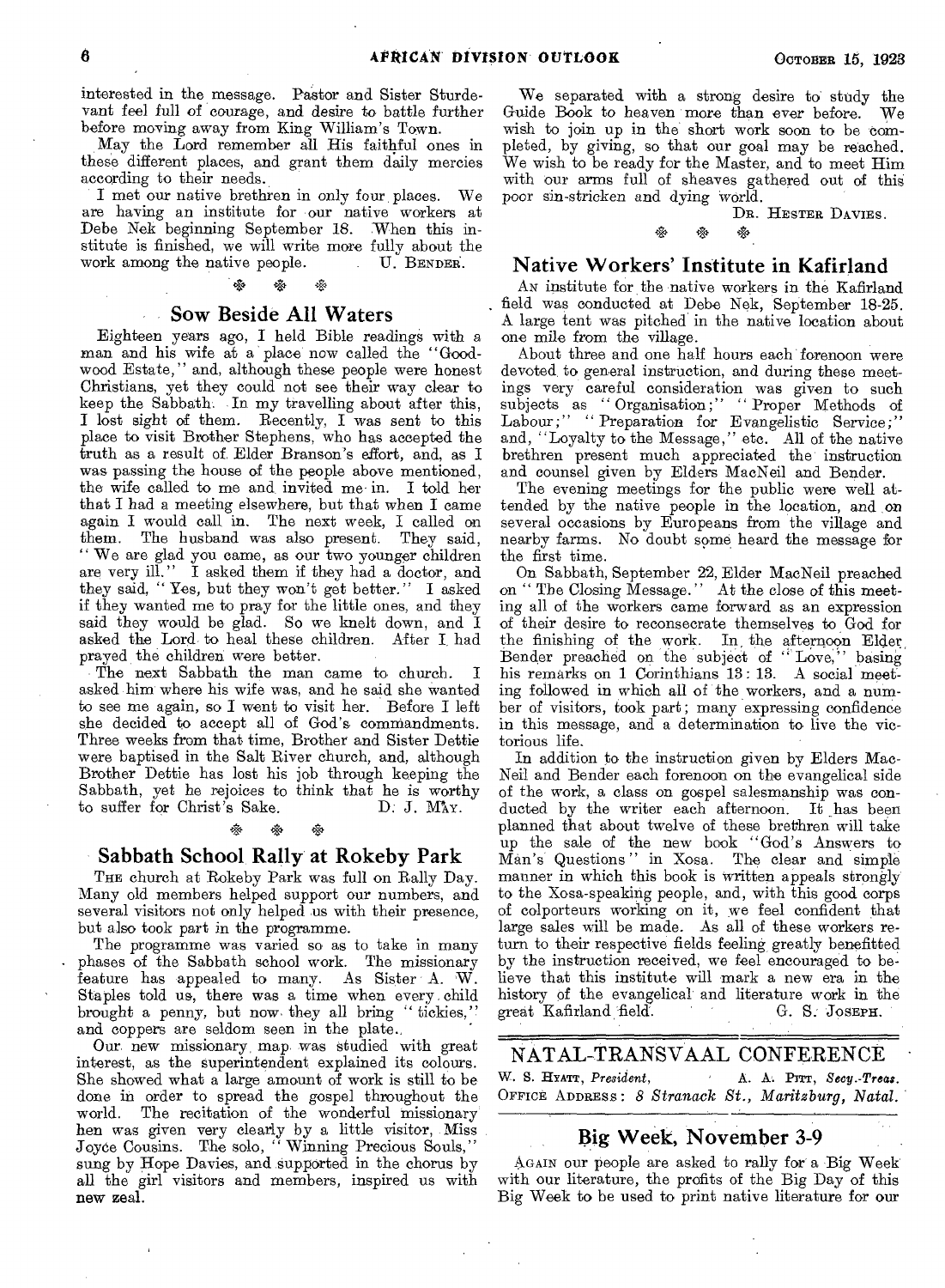field. Surely this should be an incentive to encourage everyone to do his or her best.

Long ago God sent His servants into South Africa to prepare the way for the last message, and today there are thousands of natives who can learn the truth from the printed page, just as well as the Europeans. This is the most inexpensive way known to us of giving the message.

To publish books in the many tongues is a big work; but all can help, and this will make the burden light. Here is the plan: Get all our people interested, and many of them will sell literature during the Big Week and donate to the cause the profits they make on their Big Day. But there may be some of our people whose business will not allow of this. Accordingly all such are invited to unite with our canvassers in giving the profits of their Big Day during this Big Week to forward this work. Possibly the profits of their Big Day may be more than that of the canvasser or the minister, but it may be no greater sacrifice on their part.

Brethren and sisters, shall we not unite in this effort, and make it a success? Will you become one of the faithful band who will devote the profits of the Big Day to this good work? Remember the words of the Psalmist: "Gather my saints together unto Me; those that have made a covenant with me by sacrifice."  $\rm{Ps. 50:5.} \quad W. S. HxATT.$ fice." Ps.  $50:5$ .

※ ※

#### Attention !

WE should like to draw the attention of our people in this conference to the Big Week Campaign which has been planned for November 3-9.

Please write to the tract society office as soon as possible for full particulars about books, prices, etc. A. A. PITT, *Secretary.* 

# **※ ※ ※**

#### Mahamba, Swaziland

DURING the month of August, we were visited by Elder Armitage. Before his arrival, I invited some of the people in the vicinity, belonging to other denominations, to attend the meetings. I am glad to say a good number came. The Lord was present by His Spirit, and we all felt the power of God's love working in our hearts. After the service we were invited to visit some of the people in their homes the following day. This we gladly did..

After the first meeting, we invited the people to remain to the baptismal service to see some of their relatives baptised. The service was a striking one, and all the people went away satisfied and rejoicing in the Lord. I thank God that He is opening many hearts to the message, and I pray our Heavenly Father to send His blessing upon this work among my people.

About two years ago, there was not a single Sabbath-keeper. here. Will not the brethren and sisters in the African field remember the work done among the Swazi people before the Throne of Grace?

J. M. HLUBI.

#### Notice

THE seventeenth regular session of the Natal-Transvaal Conference will be held in connection with the camp-meeting at Maritzburg, Natal, December 10-16, for the purpose of electing officers for the ensuing term, and for the transaction of any other business that may properly come before the constituency.

The first meeting will be held Monday, December 10, 1923, at 10 A. M.

> W. S. HYATT, *President,*  A. A. PITT, *Secretary.*

#### ZAMBESI UNION MISSION

W. H. BRANSON, *Act. Supt.* LLOYD E. BIGGS, *Secy.-Treas.*  OFFICE ADDRESS : *P.O. Box 573, Bulawayo, Rhodesia* 

#### Musofu Native Camp-meeting

BROTHER F .E. THOMPSON and the writer left August 27 for Walamba, on the Congo border, to attend the first of the native meetings in Rhodesia. Brother first of the native meetings in Rhodesia. Wilson joined us at Lusaka. After a twenty-three mile bicycle ride from Walamba, we arrived at Musofu the night of the 1st of September.

Brother and Sister Wheeler are in charge of the outstation at Musofu. We were glad to meet these real missionaries pioneering among the Balambas.

The meeting began the 2nd and lasted until the evening of the 4th. A good number of natives came from villages far and near where we have out-schools. There was a good response throughout the services, and it was felt that it had been a profitable gathering.

The small corps of workers reported 160 new Sabbath-keepers, and goals were set for the coming year of nearly twice that number. On the last day of the meeting ten were baptised.

Pray for the work at Musofu. T. M. FRENCH.

# **※ ※ ※**

#### News Notes

BROTHER AND SISTER G. L. WILLMORE passed through Bulawayo on the 25th. of September on their way down from Rusangu Mission. Brother Willmore has had to give up his work in this field on account of his health. They plan spending a few months furlough at the coast.

PASTOR J. V. WILSON, on account of his health, is leaving shortly for the south for a much needed rest. Brother F. E. Thompson will take his place as superintendent of the North Rhodesia Field.

BROTHER MARTER who has been connected with the work at the Cape passed through Bulawayo with his family on October 4, for Rusangu Mission, to take up work on that mission station.

THE native institutes and camp-meetings are now being held in Rhodesia and Nyasaland. The work is onward in this field.

BROTHER L. E. BIGGS is away from the office visiting the Nyasaland Field. He expects to return by the 25th of this month.

THE members in the Zambesi Union have collected to date £293-12-0 in the Harvest Ingathering Campaign.